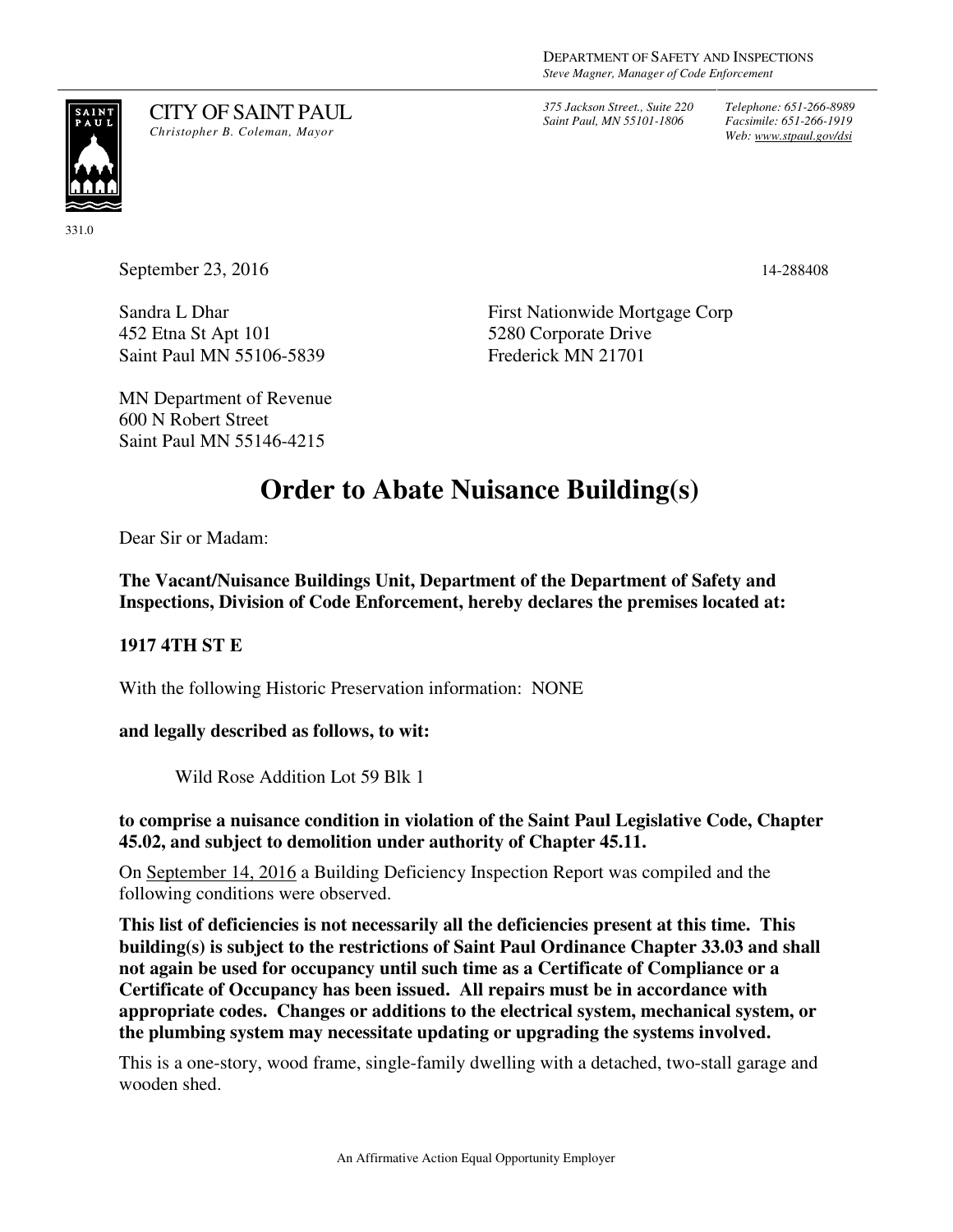September 23, 2016 1917 4TH ST E Page 2

## **Exterior**

- The chimney is defective, deteriorated or in a state of disrepair. Replace all missing or defective bricks, tuckpoint as needed to restore the chimney to a professional state of maintenance and repair. Permit may be required.
- The eaves and soffits are in a state of disrepair or deterioration. Repair all defects, holes, breaks, loose or rotting boards, to a professional state of maintenance. Permit may be required.
- The exterior walls and/or trim of the house and/or garage have defective, peeled, flaked, scaled or chalking paint or have unpainted wood surfaces. Scrape and repaint to affect a sound condition in a professional manner.
- The exterior walls and/or trim of the garage have defective, peeled, flaked, scaled or chalking paint or have unpainted wood surfaces. Scrape and repaint to affect a sound condition in a professional manner.
- The exterior walls of the house and/or garage are defective. Repair all holes, breaks, lose or rotting siding, to a professional state of maintenance.
- The exterior walls of the garage are defective. Repair all holes, breaks, loose or rotting siding, to a professional state of maintenance.
- The window and/or door screens are missing, defective or in a state of disrepair. Provide proper window and door screens for all openable windows and doors. Screens must be tight-fitting and securely fastened to the frames.
- The windows and/or storm windows are in a state of disrepair. Replace all missing or broken window glass. Make all necessary repairs to frames, sashes, hardware and associated trim in a professional manner. Permit may be required.

#### **Interior**

- Lack of Electricity: Immediately restore electrical service. Failure to provide proper electrical service will result in these premises being declared Unfit for Human Habitation and ordered vacated for lack of this basic facility. Use of candles, fuel operated lighting or extension cord wiring is not permitted while the power is off.
- FURNACE: Have a licensed heating contractor service and clean the furnace or boiler and make any necessary repairs. Perform a C/O test on the heating plant. Repair of gas fired appliances requires a permit.
- Lack of Natural Gas Service: Immediately restore natural gas service. Failure to provide natural gas service will result in these premises being declared Unfit for Human Habitation and ordered vacated for lack of this basic facility.
- The interior walls are defective. Repair all wall defects and finish in a professional manner.
- There is evidence of a rodent infestation. Immediately exterminate and eliminate all rodents from the entire building. Remove rodent harborages in the yard areas. Tuckpoint the foundation, if necessary, to rodent-proof the building to prevent re-infestation. Immediately remove any dead rodents from the premises.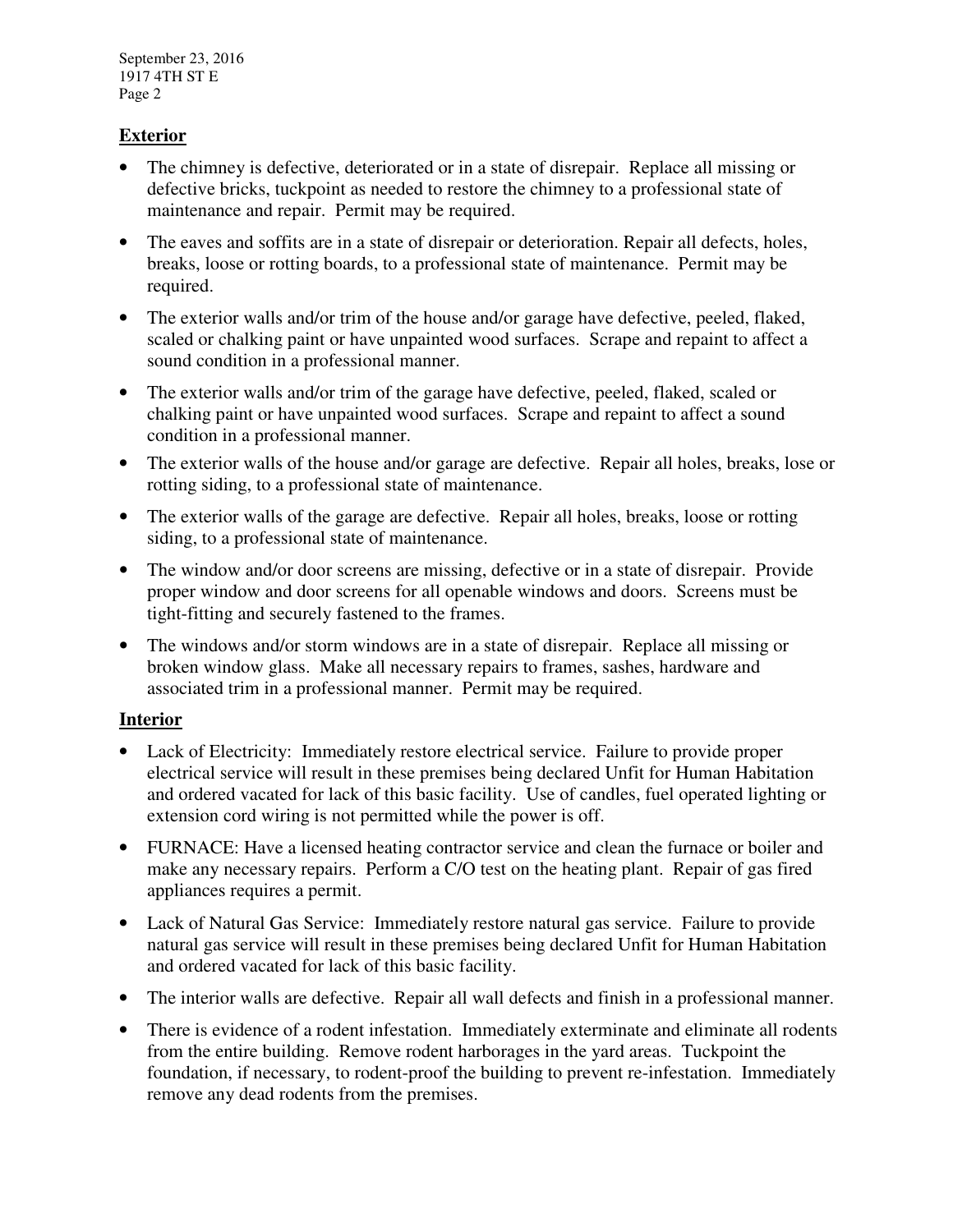September 23, 2016 1917 4TH ST E Page 3

- SANITATION: Immediately remove improperly stored or accumulated refuse including; garbage, rubbish, junk, vehicle parts, wood, metal, recycling materials, household items, building materials, rubble, tires, etc., from yard. The Saint Paul Legislative Code requires all exterior property areas to be maintained in a clean and sanitary condition. Usable materials must be stored in an approved manner, so as not to constitute a nuisance.
- Smoke Detector: Lack of properly installed and operable smoke detector. Provide functioning smoke detectors in accordance with the attached requirement, within 24 hours.
- Lack of Water Service: Immediately restore water service. Failure to provide water service will result in these premises being declared Unfit for Human Habitation and ordered vacated for lack of this basic facility.

As owner, agent or responsible party, you are hereby notified that if these deficiencies and the resulting nuisance condition is not corrected by **October 23, 2016** the Department of Safety and Inspections, Division of Code Enforcement, will begin a substantial abatement process to demolish and remove the building(s). The costs of this action, including administrative costs and demolition costs will be assessed against the property taxes as a special assessment in accordance with law.

As first remedial action, a Code Compliance Inspection Report must be obtained from the Building Inspection and Design Section, 375 Jackson Street, Suite 220, (651) 266-8989. This inspection will identify specific defects, necessary repairs and legal requirements to correct this nuisance condition. You may also be required to post a five thousand dollar (\$5,000.00) performance bond with the Department of Safety and Inspections before any permits are issued, except for a demolition permit. Call the Department of Safety and Inspections for more information at 651-266-8989.

If this building is located in a historic district or site (noted on page 1, above, just below the property address) then you must contact Heritage Preservation (HPC) staff to discuss your proposal for the repairs required by this order and compliance with preservation guidelines. Copies of the guidelines and design review application and forms are available from the Department of Safety and Inspections web site (see letterhead) and from the HPC staff. No permits will be issued without HPC review and approval. HPC staff also can be reached by calling 651-266-9078.

As an owner or responsible party, you are required by law to provide full and complete disclosure of this "Order to Abate" to all interested parties, all present or subsequent renters and any subsequent owners. The property shall not be sold, transferred or conveyed in any manner until the Nuisance Conditions have been abated and the Certificate of Code Compliance or Certificate of Occupancy has been issued.

The Enforcement Officer is required by law to post a placard on this property which declares it to be a "nuisance condition", subject to demolition and removal by the City. This placard shall not be removed without the written authority of the Department of Safety and Inspections, Division of Code Enforcement. The department is further required to file a copy of this "Order to Abate" with the City Clerk's Office.

If corrective action is not taken within the time specified in this order, the Enforcement Officer will notify the City Council that abatement action is necessary. The City Clerk will then